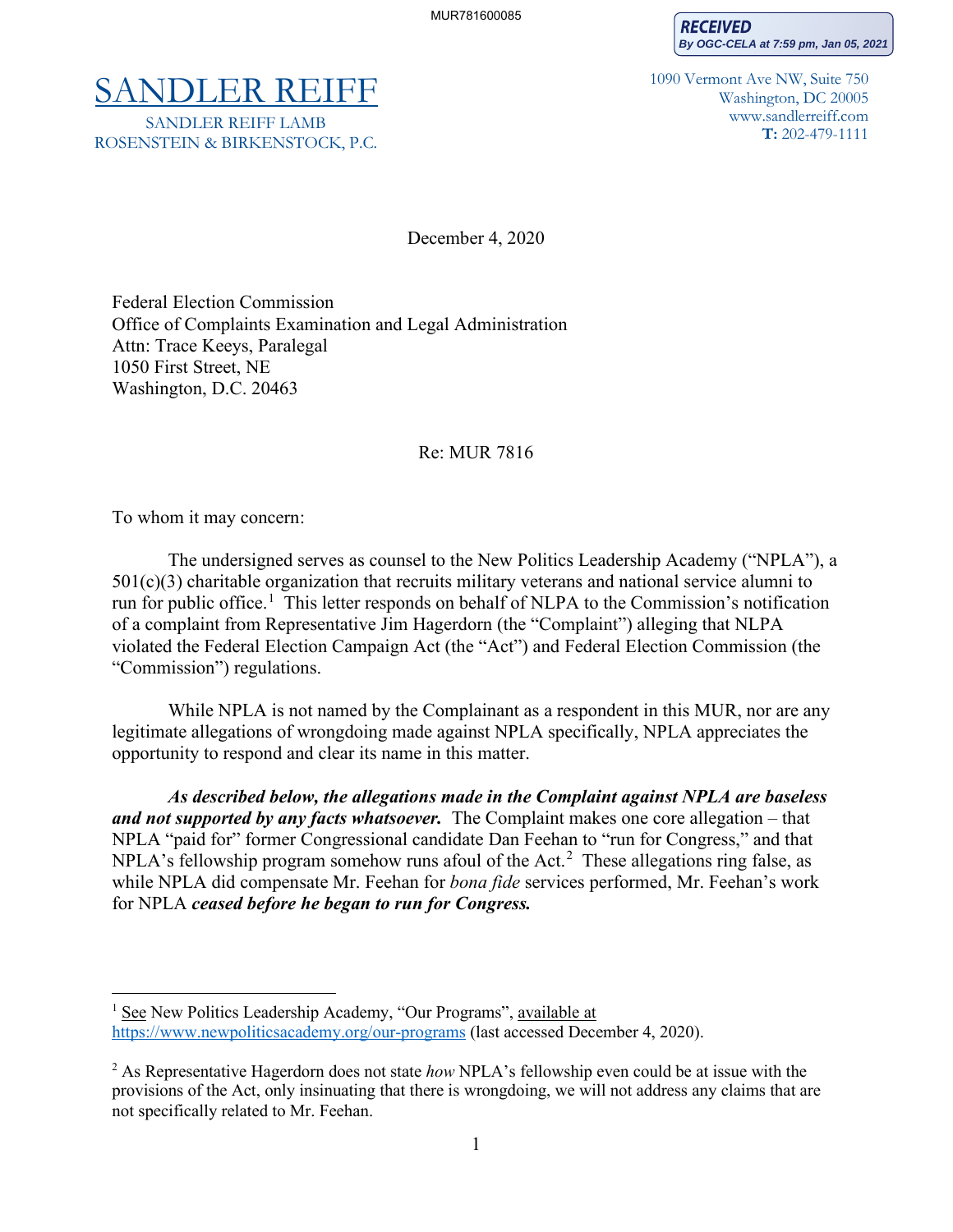Additionally, NPLA is prohibited under Internal Revenue Service ("IRS") rules and guidance from engaging in any "partisan intervention" whatsoever – with dire consequences for the organization for infractions. NPLA takes this prohibition very seriously.

The Commission should find no reason to believe that NPLA committed any violation of the Act, and close the file in relation to the organization.

#### **1. The IRS' prohibition on "partisan intervention."**

As a 501(c)(3) charitable organization, NPLA is subject to numerous requirements (outside of the Act) that prohibit it from engaging in any "partisan intervention" whatsoever.<sup>[3](#page-1-0)</sup> While the IRS uses a "facts and circumstances" analysis, the consequences of a  $501(c)(3)$ violating this prohibition are severe, and cause organizations like NPLA to remain *completely* non-partisan.

For example, if NPLA were to engage in prohibited partisan intervention, the IRS could revoke its status as a  $501(c)(3)$  – so donors NPLA's would not be able to take a tax-deduction – and could even treat the organization as a for-profit business subject to tax retroactively on all of its contribution income. The IRS can also impose a tax on the political expenditures, including on NPLA's officers, directors, and managers, personally.

#### **2. NPLA's Fellowship Program**

NPLA's programs are structured with this prohibition in mind – providing training to former servicemembers to run for public office, regardless of political affiliation. The fellowship program referenced in the Complaint was also structured with this prohibition in mind. When NPLA launched its fellowship in 2018, it described the program in a public flyer as follows:

<span id="page-1-0"></span> $3$  See, e.g.:

<sup>•</sup> Internal Revenue Service, Revenue Ruling 2007-41 (June 18, 2007), at <https://www.irs.gov/pub/irs-drop/rr-07-41.pdf>

<sup>•</sup> Internal Revenue Service, Revenue Ruling 2004-06 (January 26, 2004) at [https://www.irs.gov/irb/2004-04\\_IRB#RR-2004-6](https://www.irs.gov/irb/2004-04_IRB#RR-2004-6) (last accessed December 4, 2020).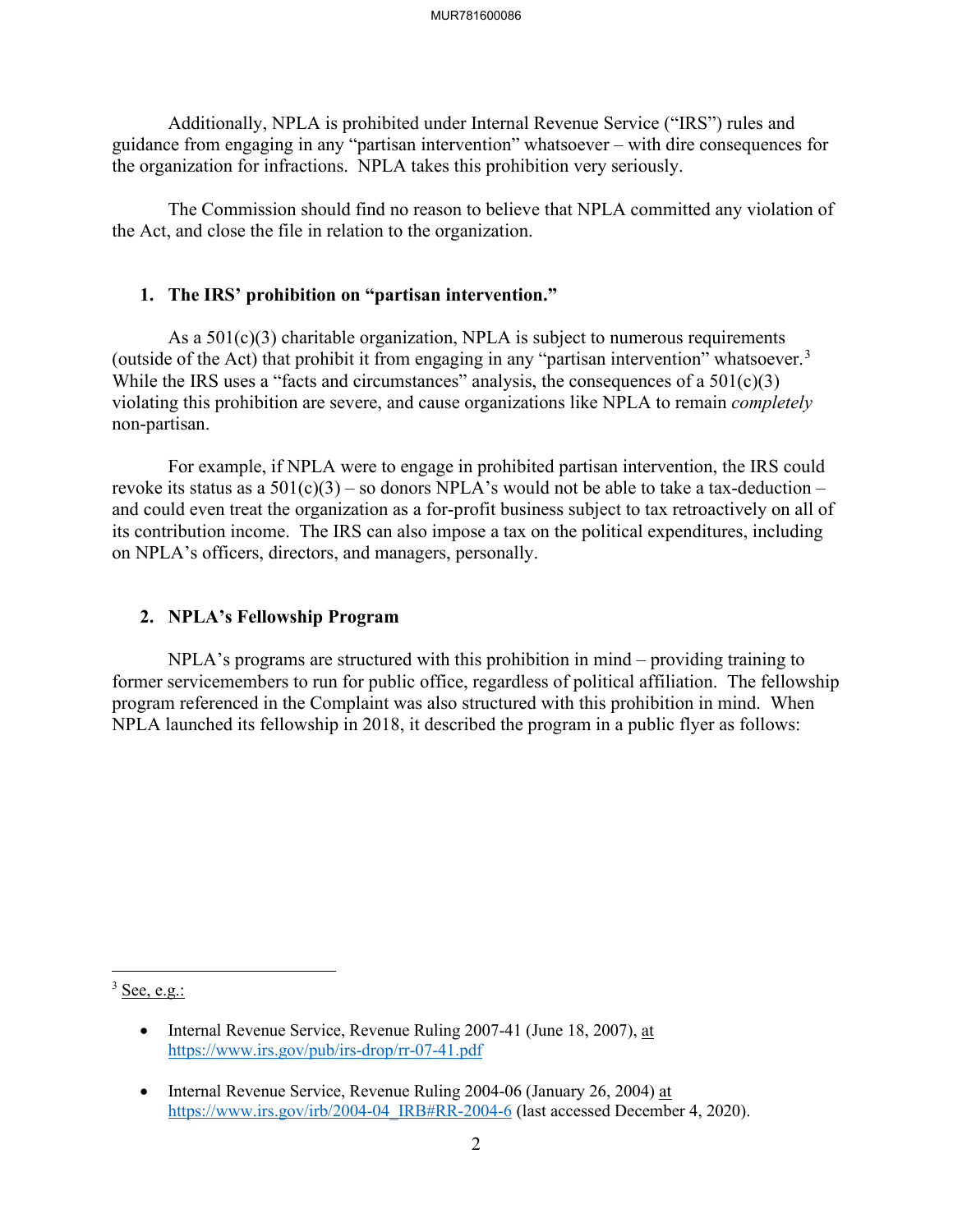# fellowship program

We are launching a prestigious fellowship focused on advancing political leadership. Our Leadership Academy Fellows are proven servant leaders, selected through a highly competitive process. Fellows will focus on supporting New Politics' mission of revitalizing our democracy and transforming our politics through advocacy, research, and engagement.

The inaugural cohort of New Politics Leadership Academy Senior Fellows will be composed primarily of servant leaders who recently ran and led campaigns across the country, talented military and national service veterans who chose to enter the political arena in pursuit of continuing their service and transforming our politics. They will have the opportunity to reflect on lessons learned during their campaigns, and share their learnings with our growing community. Senior Fellows will be thought leaders who inspire and enable the continued growth of our mission; they will publish, speak, advocate, and conduct policy research. They will help recruit more servant leaders to participate in the political process. They will continue to serve as the voices and faces of the new generation of political leaders who are committed to putting country over party.

The opportunity to become a NPLA Fellow was extended to former candidates, regardless of political party, who had previously served the country through National Service organizations, the national security and intelligence community, or in the military. The Fellows were expected to – outside of the above – work on initiatives related to NPLA's leadership development and educational mission, including projects that provided NPLA with quantitative research about the rural-urban divide and insight into how issues that are typically understood as domestic or state-level challenges may ultimately affect national security.

We have included the welcome letter that was provided to all 2018 NPLA Fellows as *Attachment A* for reference, and to provide information about the nature and structure of the program.

# **3. Mr. Feehan performed services for the organization as a part of the Senior Fellows Program.**

Mr. Feehan was one such fellow between December 2018 and October 2019, and was compensated \$64,500 (\$8,500 in 2018 and \$55,500 in 2019) for his services. Mr. Feehan was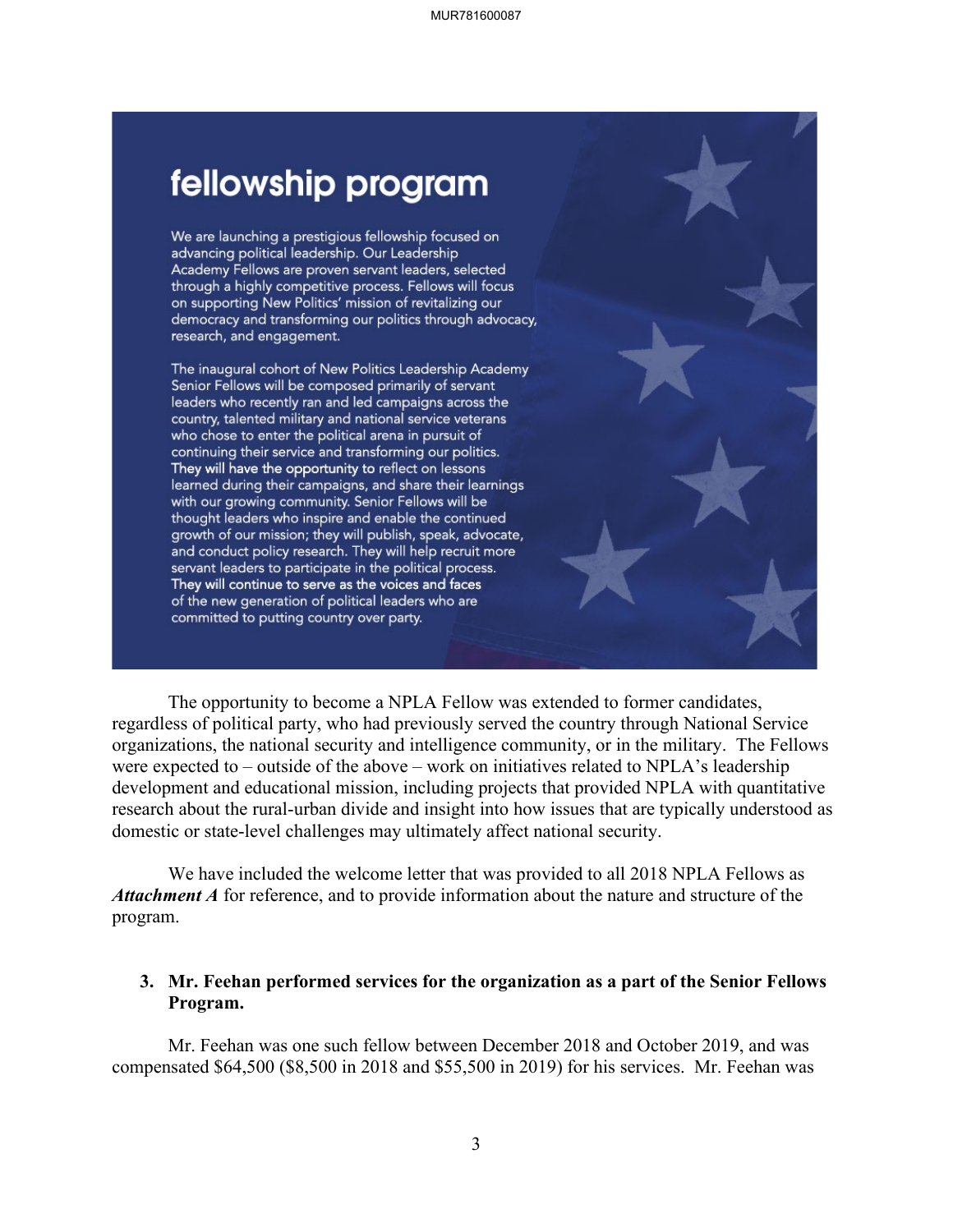paid at the same rates as fellows providing similar services. Mr. Feehan performed the following services for NPLA:

- Researched the effects of the "urban-rural" divide using his experience as a candidate for Congress in 2018, along with sophisticated regression analysis;
- Led trainings and provided feedback on curriculum for NPLA's "Foundations" program, which provides leadership training and support for military veterans, AmeriCorps alumni, and Peace Corps alumni considering running for public office in the future; $4$  and
- Participated in weekly leadership development sessions.

The above services were actually performed for NPLA by Mr. Feehan. Mr. Feehan's services ceased before he began to run for Congress – his last day with NPLA was September 30, 2019. Mr. Feehan *was not at any time a candidate under the Act when he provided services to NPLA*. [5](#page-3-1) From this, the FEC's compensation rules could not apply to his activities prior to becoming a candidate for office.

As a 501(c)(3) charitable organization, NPLA does not intend to support or subsidize *any* candidate's run for office. As a military veteran who had run for office previously, Mr. Feehan was uniquely qualified to comment on the issues that NPLA works through on a daily basis – most importantly how more former servicemembers can run for public office in the future.

# **4. The Commission should dismiss the Complaint and close the file.**

Mr. Feehan performed *bona fide* services to NPLA. As such, Representative Hagerdorn's claims that NPLA has somehow subsidized Mr. Feehan's run for office are false and wholly unsubstantiated.

A complaint is required to allege facts that give rise to a violation of the Act or Commission regulations.  $6$  As the Complaint does not do so – and only speculates and assumes

See, e.g., MUR 6296 (Buck for Colorado), Statement of Reasons of Vice-Chair Caroline C. Hunter and Commissioners Donald F. McGahn and Matthew S. Petersen at 7 ("[T]he Act's

<span id="page-3-0"></span><sup>&</sup>lt;sup>4</sup> See New Politics Leadership Academy, "Foundations" at <https://www.newpoliticsacademy.org/foundations> (last accessed December 4, 2020).

<span id="page-3-1"></span> $5$  See 11 C.F.R.  $\frac{$13.1(g)(6)(iii)}{2}$ .

<span id="page-3-2"></span><sup>&</sup>lt;sup>6</sup> See FEC MUR 7135 (Donald J. Trump for President, et. al.), Statement of Reasons of Commissions Hunter and Petersen at fn 31 (September 6, 2018, spacing for clarity), citing MURs 6296, 6056, 5467 ("We have on multiple occasions shown that the reason to believe standard found at 52 U.S.C. § 30109(a)(2) means more than merely a reason to suspect.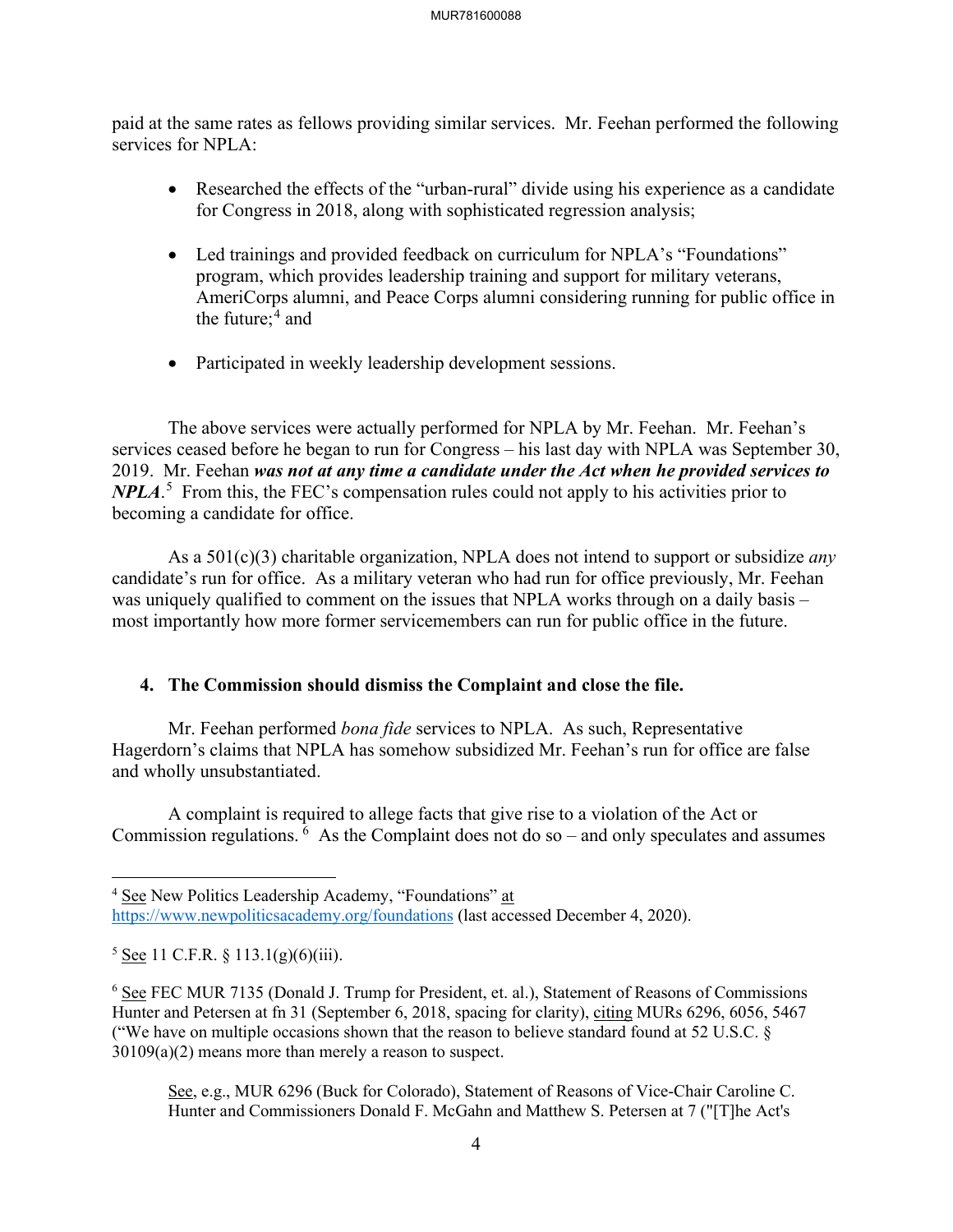wrongdoing on the part of NPLA – we request that the Commission determine that there is no reason to believe that NPLA committed any violation alleged in the Complaint, and close the file in relation to the organization.

Sincerely,

Neil Reiff

David Mitrani

Counsel for New Politics Leadership Academy

complaint requirements and limits on Commission investigative authority serve no purpose if the Commission proceeds anytime it can imagine a scenario under which a violation may have occurred."). . .

MUR 5467 (Michael Moore), First Gen. Counsel's Rpt. at 5 ("Purely speculative charges, especially when accompanied by a direct refutation, do not form an adequate basis to find reason to believe that a violation of the [Act] has occurred."); see also FEC v. Machinists Non-Partisan Political League, 655 F.2d 380,388 (D.C. Cir. 1981) ("[M]ere 'official curiosity' will not suffice as the basis for FEC investigations"); id. at 387 (distinguishing the Commission from other administrative agencies that are "vested with broad duties to gather and compile information and to conduct periodic investigations concerning business practices .... the FEC has no such roving statutory functions"), available at [https://eqs.fec.gov/eqsdocsMUR/7135\\_2.pdf](https://eqs.fec.gov/eqsdocsMUR/7135_2.pdf) (last accessed December 4, 2020).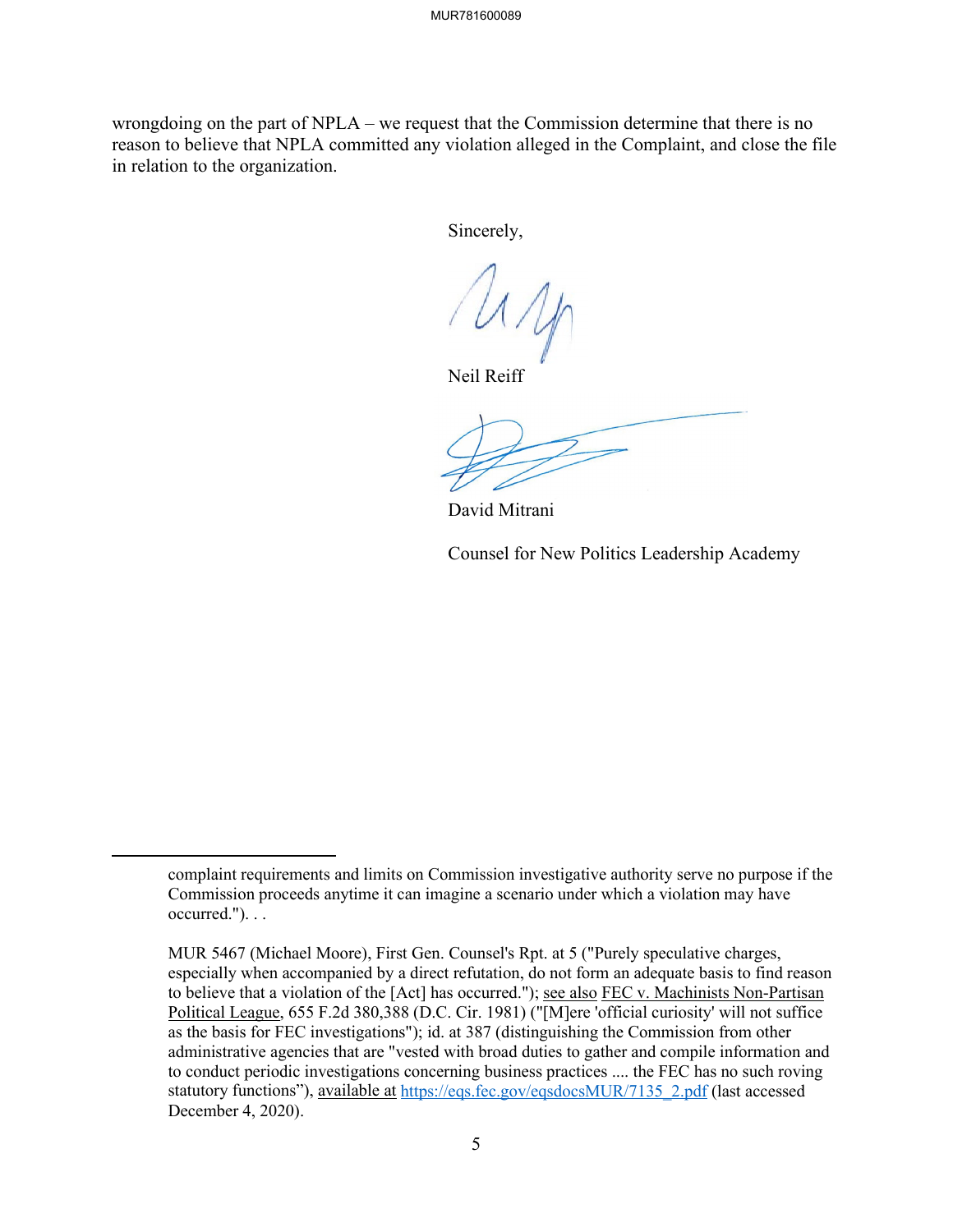Dear Senior Fellow,

Congratulations! We are so excited to have you join us as part of the inaugural cohort of New Politics Senior Fellows. Our Fellows are proven servant leaders selected through a highly competitive process. We are confident you will advance political leadership and bolster our vital mission to revitalize our democracy and transform our politics through your fellowship project.

Dr. Max Klau will be your New Politics staff lead for the fellowship. You will meet with Max five times (in red below) throughout the fellowship to check in about your project progress.

Max Klau is a leadership development scholar and practitioner living in Boston. He is our Chief Program Officer at the New Politics Leadership Academy. Before stepping into this role, he was the Vice President of Leadership Development at City Year, Inc., the national service program headquartered in Boston, Massachusetts. Max received his doctorate of education (Ed.D.) from the Harvard Graduate School of Education in 2005; his studies focused on civic leadership education. Max is also a certified Integral Associate Coach, trained in the integral coaching model developed by Integral Coaching Canada.

You will also be required to join monthly cohort calls throughout the fellowship (in blue below). These calls will be a chance for you and your cohort to share progress, best practices, and lessons learned.

At the end of your fellowship, you will join us in Boston to present your findings to a room of political thought leaders. In addition to this conference, we will work with you individually to think about how to best position your work so that it can have far reaching impact in our politics.

Below, please find our schedule of programming for the duration of your fellowship.

#### Monday, January 28th

2019 New Politics Fellowship Kick-off Call 1:00 PM - 2:30 PM | (617) 752-3946

This is a mandatory call to kick-off our four month fellowship. Please join us as we review the different components of the fellowship, and run through our schedule of programming. Fellows are asked to briefly introduce their projects.

Max will also lead us through a few key leadership development exercises: personal mission and shadow statements, a group learning agreement.

Week of January 28th 1st Check-in with Max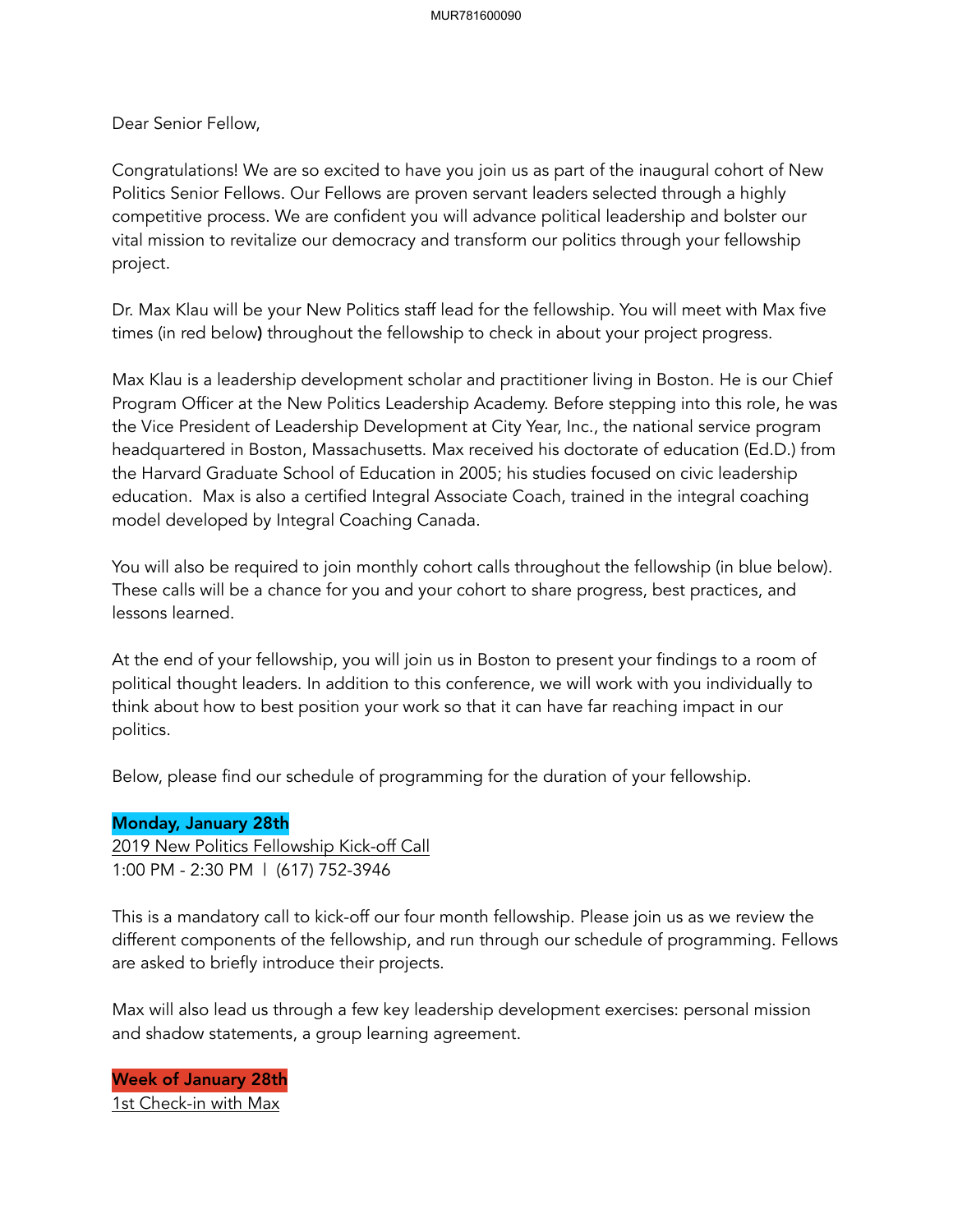Your first check-in with Max will be to set the study parameters, methods, and timeline for your project. Please come prepared to answer these questions:

- What questions are you solving?
- Why are you solving it?
- Who will your study impact?
- What is your hypothesis?
- How will you prove it?
	- What tools will you need? Software, resources, materials
	- What study methods will you use? e.g. Polling, focus groups, literature review, interviews
- How will you present your findings? e.g. written report, series of six op-eds, a speaking event

# Week of February 18th

# 2nd Check-in with Max

During your second check-in with Max, you should already have a well defined question and hypothesis, and have a project plan. Please come prepared to discuss the following:

- Progress on your project since the last check-in
- What are some challenges you anticipate in the next few weeks, and how can we prepare for them?

# Thursday, February 21st

Monthly Fellows Cohort Call 1:00 PM - 2:30 PM | (617) 752-3946

Please come prepared to discuss highs and lows of the last month, reflections that you think could help other fellows, and goals for the next month.

Leadership development exercise:

# Week of March 4th

# 3rd Check-in with Max

During your third check-in with Max, you should be well on your way on your project. The data you have been collecting should start to take form and you should be able to start testing your finding against your hypothesis. Please come prepared to discuss the following:

- Progress on your project since the last check-in
- What are you starting to see? Is this what you expected?
- Are there any follow-up questions that stem from your findings to date?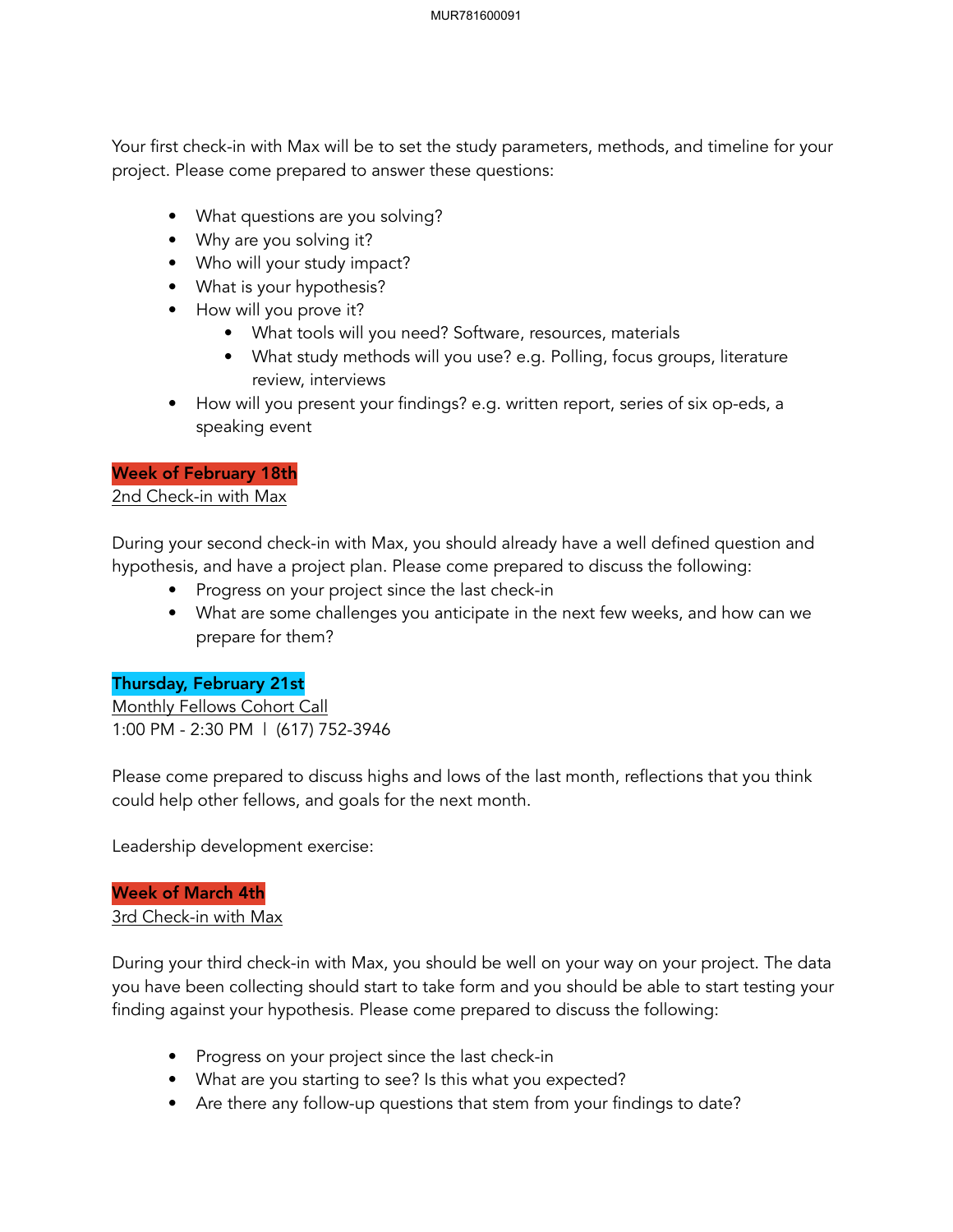• Do you have everything you need to complete the project on time? If not, how can we help/ what can we do to change that?

# Thursday, March 21st

Monthly Fellows Cohort Call 1:00 PM - 2:30 PM | (617) 752-3946

Please come prepared to discuss highs and lows of the last month, reflections that you think could help other fellows, and goals for the next month.

Leadership development exercise:

Week of March 25th 4th Check-in with Max

During your fourth check-in with Max, your findings should be pretty clear and you should have formed a fairly robust thesis. Please come prepared to discuss the following:

- Progress on your project since the last check-in
- What is your thesis? How does this compare to your hypothesis? Are you surprised?
- How does this thesis contribute to your personal political leadership?
- How can we best position your findings to positively affect our political climate and our communities?
- How is your final project presentation coming along? What support can we provide?

# Week of April 15th

5th and final Check-in with Max

During your fifth and final check-in with Max, you should be wrapping up your project. Please come prepared to do a run through of your final presentation.

# Thursday, April 18th

Monthly Fellows Cohort Call 1:00 PM - 2:30 PM | (617) 752-3946

Please come prepared to discuss highs and lows of the last month, reflections that you think could help other fellows, and goals for the next month.

Leadership development exercise:

April 22nd New Politics Fellowship Conference Boston, MA